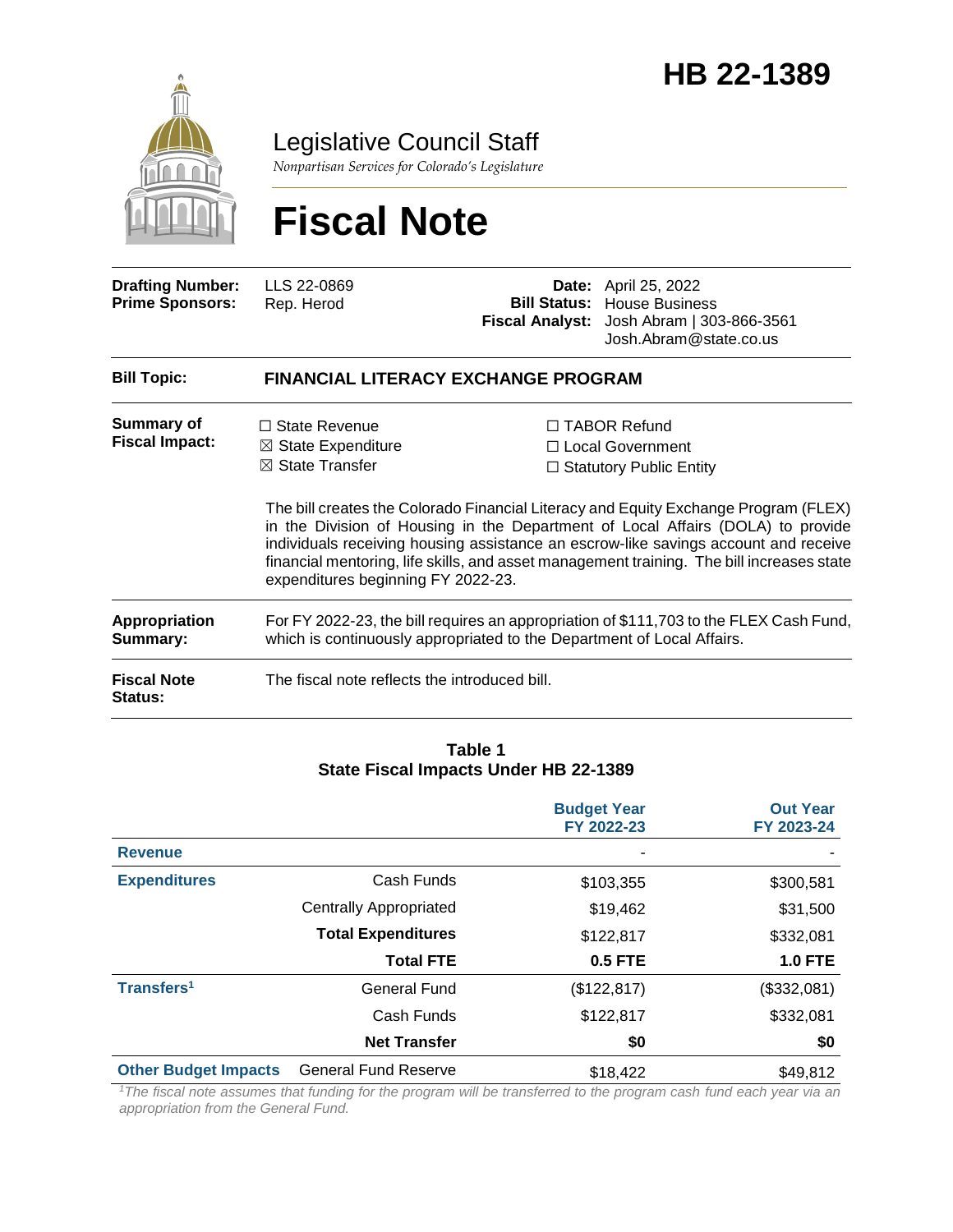# Page 2<br>April 25, 2022 **HB 22-1389**

## **Summary of Legislation**

The bill creates the Colorado Financial Literacy and Equity Exchange Program (FLEX) in the Division of Housing in the Department of Local Affairs (DOLA). The voluntary program allows individuals receiving housing assistance from the division to have an escrow-like savings account established, and receive access to service provides for financial mentoring, life skills training, and asset management. The division must adopt rules for the program, including eligibility criteria, an application process and elements of the user agreement, eligible FLEX account expenses, and criteria that result in a participant's forfeiture of the account.

The bill creates the FLEX Fund in the Treasury to consist of any money the General Assembly appropriates and gifts, grants, or private donations. The fund is continuously appropriated to the division for both direct and indirect costs of implementing the program. The division must submit an annual report on the program to the General Assembly.

#### **Background**

The Division of Housing voucher programs are funded with a combination of Marijuana Tax Cash Fund and General Fund and allow eligible households to access rental assistance and other program services. Voucher participants pay 30 percent of their adjusted income directly to the property owner, and the division pays the difference of the fair market rental rate for rental units in the community. According to DOLA's 2021 SMART Act report, 1,202 households were served with state housing vouchers at a total cost of about \$11.6 million in FY 2020-21.

The division also participates in the federal HUD Family Self Sufficiency Demonstration Program, which establishes escrow accounts for eligible youth. In that program, the participant's income and rent are used as a baseline, and any increase in wages that increases the tenant's rent portion is matched and deposited into the participant's escrow account. As of March 2022, 97 households participate with active escrow accounts averaging \$17,000 per month in contributions, and account balances ranging from \$0 to \$25,000. The division administers the federal program with a combination of federal and grant funding. Average matching funds were about \$200 per month for each participating household.

### **State Transfers**

Based on the costs in the State Expenditures section, the fiscal note estimates that \$122,817 in FY 2022-23, and \$322,081 in FY 2023-24, must be transferred to the FLEX Cash Fund. It is assumed this transfer is made via an appropriation from the General Fund.

### **State Revenue**

The bill potentially increases state revenue to the FLEX Fund from gifts, grants, or donations; however, no sources have been identified at this time. Gifts, grants, and donations are exempt from TABOR revenue limits.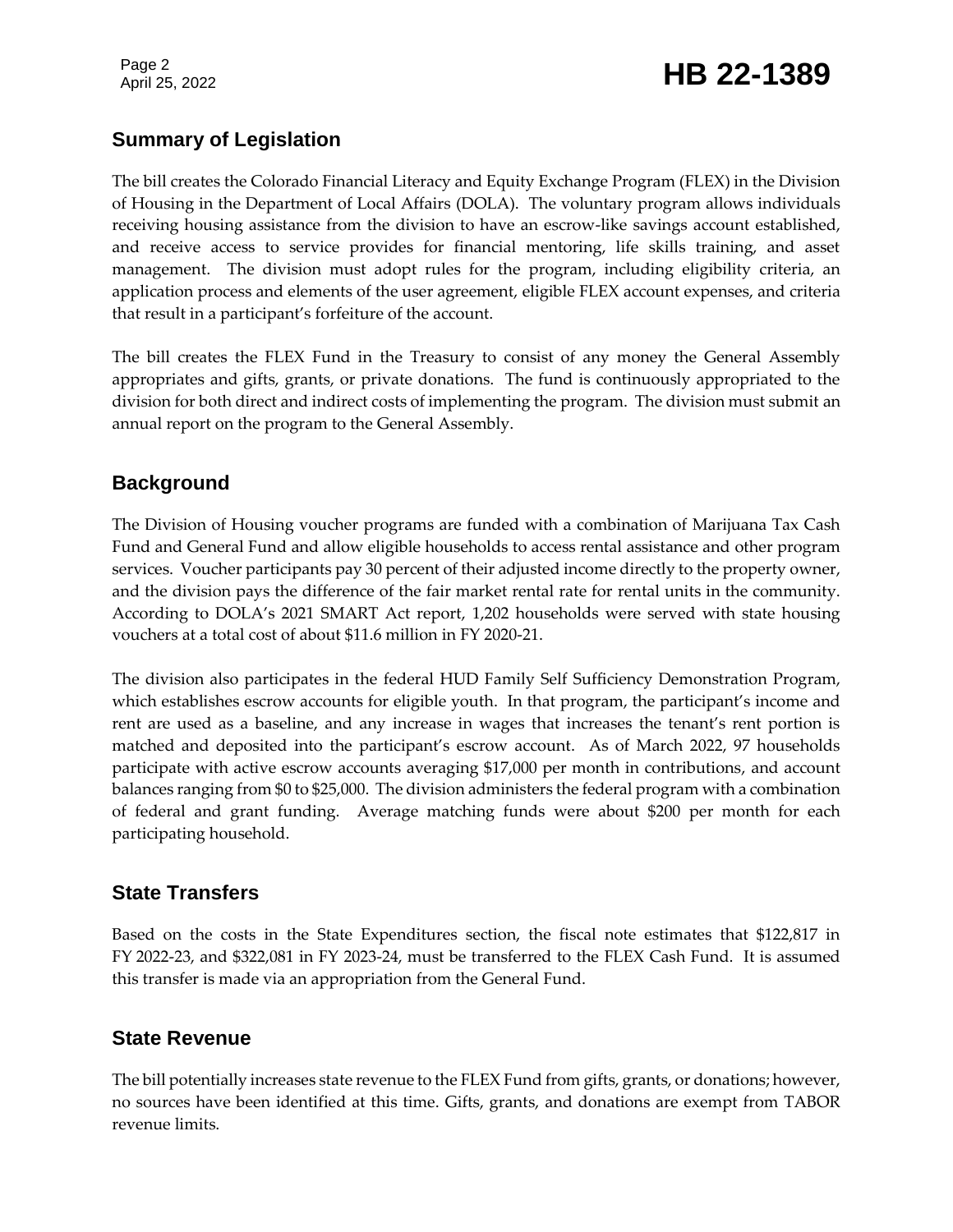### **State Expenditures**

The bill creates a cash fund but does not appropriate or transfer money to the fund, and no amount is specified in the bill for implementing the program or funding FLEX accounts. Total funding is at the discretion of the General Assembly.

The DOLA will have fixed administrative staff costs beginning FY 2022-23 to adopt program rules and provide participant services. The DOLA will develop rules and market the program beginning after the bill's effective date of January 1, 2023. In the first six months of implementation, if 50 households establish accounts and state matching funds from the program are \$200 per household per month, FLEX deposits in FY 2022-23 are \$60,000. Assuming that participating households increase to 100 in the following FY 2023-24, FLEX deposits are \$240,000.

Using these assumptions, the bill increases state expenditures in DOLA by \$122,817 and 0.5 FTE in FY 2022-23, and by \$332,081 and 1.0 FTE in FY 2023-24 from the FLEX Cash Fund. Total costs are shown in Table 2.

|                                     |                   | FY 2022-23 | FY 2023-24     |  |
|-------------------------------------|-------------------|------------|----------------|--|
| <b>Department of Local Affairs</b>  |                   |            |                |  |
| <b>Personal Services</b>            |                   | \$36,480   | \$59,231       |  |
| <b>Operating Expenses</b>           |                   | \$675      | \$1,350        |  |
| <b>Capital Outlay Costs</b>         |                   | \$6,200    |                |  |
| <b>FLEX Account Deposits</b>        |                   | \$60,000   | \$240,000      |  |
| <b>Centrally Appropriated Costs</b> |                   | \$19,462   | \$31,500       |  |
|                                     | <b>Total Cost</b> | \$122.817  | \$332,081      |  |
|                                     | <b>Total FTE</b>  | $0.5$ FTE  | <b>1.0 FTE</b> |  |

#### **Table 2 Expenditures Under HB 22-1389**

#### **Other Budget Impacts**

**General Fund reserve.** Under current law, an amount equal to 15 percent of General Fund appropriations must be set aside in the General Fund statutory reserve beginning in FY 2022-23. Based on this fiscal note, the bill is expected to increase the amount of General Fund held in reserve in FY 2022-23 and FY 2023-24 by the amounts shown in Table 1, which will decrease the amount of General Fund available for other purposes.

#### **Effective Date**

The bill takes effect January 1, 2023, assuming no referendum petition is filed.